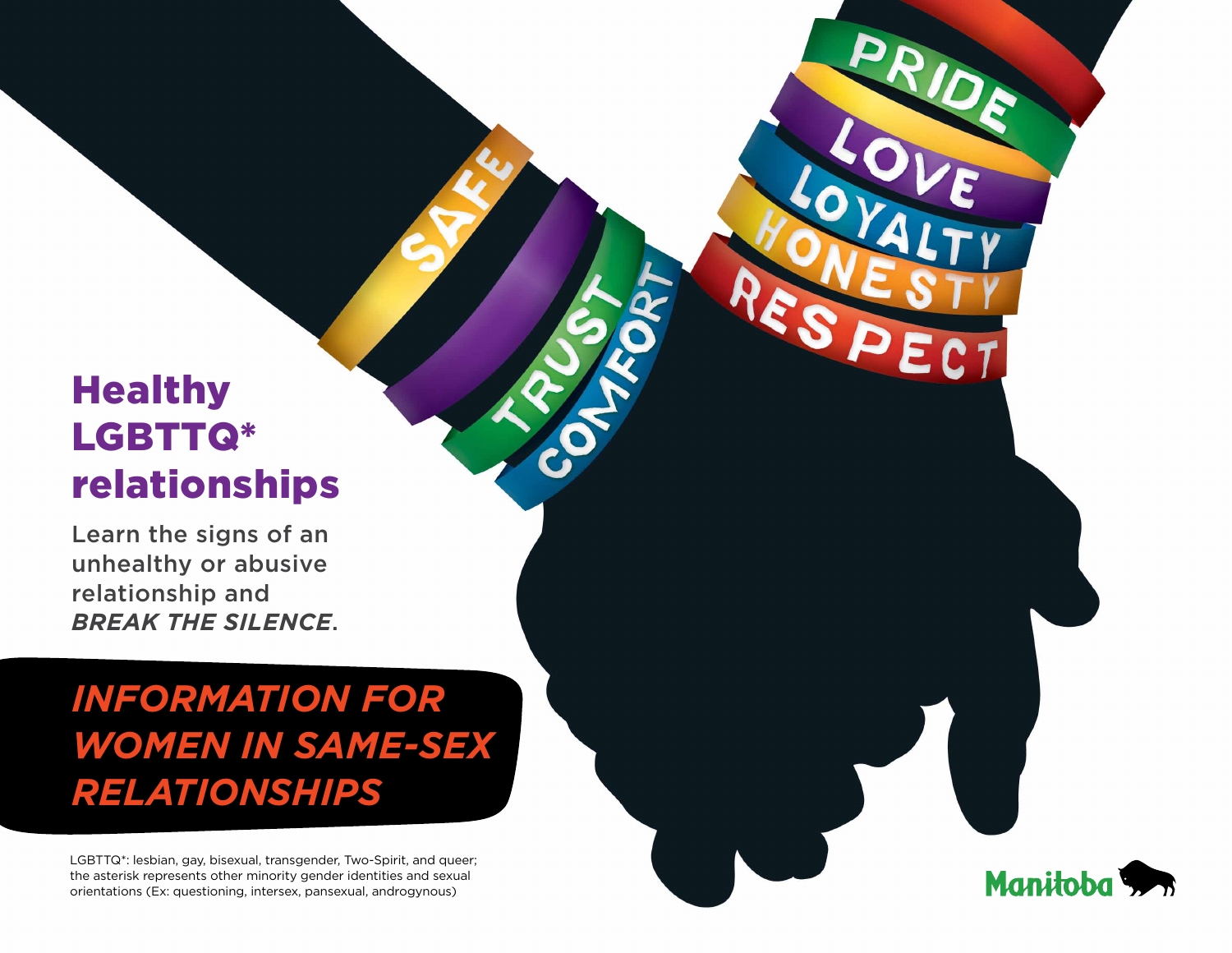**Signs of a <b>HEALTHY** *Same-Sex Relationship*

who are abusive, this can affect how safe and

comfortable they feel seeking help.

# **Signs of an UNHEALTHY** *Same-Sex Relationship*

**Signs of an ABUSIVE** *Same-Sex Relationship*

| • feeling comfortable communicating and listening<br>to one another                                                                                                                                                                                                                                                              | • feeling uncomfortable being open; not caring about<br>a partner's feelings and opinions                                                                                                                                                                              | • feeling afraid to be open with a partner;<br>feeling afraid that a partner may use insults<br>or become violent                                                                                                                                                                                                                        |
|----------------------------------------------------------------------------------------------------------------------------------------------------------------------------------------------------------------------------------------------------------------------------------------------------------------------------------|------------------------------------------------------------------------------------------------------------------------------------------------------------------------------------------------------------------------------------------------------------------------|------------------------------------------------------------------------------------------------------------------------------------------------------------------------------------------------------------------------------------------------------------------------------------------------------------------------------------------|
| • negotiating and trying to find common ground<br>during disagreements                                                                                                                                                                                                                                                           | • not discussing problems or listening to each<br>other's views                                                                                                                                                                                                        | • feeling afraid that disagreements will lead<br>to anger and abuse                                                                                                                                                                                                                                                                      |
| • respecting each other's identity, including culture,<br>race, age, class, spiritual beliefs, sexual orientation,<br>gender identity, immigration status, appearance,<br>ability and health status (including HIV status)                                                                                                       | • not valuing aspects of a partner's identity                                                                                                                                                                                                                          | · insulting a partner's identity; threatening to deport<br>them; threatening to disclose health conditions;<br>not allowing a partner to get medical care;<br>threatening to infect a partner with HIV<br>(if a partner is HIV positive)                                                                                                 |
| • being out, or discussing and respecting each others'<br>decisions about coming out                                                                                                                                                                                                                                             | • feeling stressed and disagreeing often because<br>of differences in how out partners are                                                                                                                                                                             | • threatening to out a partner to family, friends,<br>co-workers, cultural community or spiritual<br>community                                                                                                                                                                                                                           |
| • valuing each other and treating one another<br>respectfully                                                                                                                                                                                                                                                                    | • behaving inconsiderately toward one another                                                                                                                                                                                                                          | • treating a partner disrespectfully<br>(Ex: name calling, insults)                                                                                                                                                                                                                                                                      |
| • staying connected with family and friends;<br>not feeling threatened by each other's relationships;<br>spending some time alone, and seeing this as being<br>healthy                                                                                                                                                           | · spending nearly all of your time together,<br>and little time with friends/family or alone                                                                                                                                                                           | • behaving jealously or possessively (Ex: not allowing<br>a partner to spend time alone or with family/friends;<br>telling a partner where they can go; checking<br>on them all the time)                                                                                                                                                |
| • talking about finances; making financial decisions<br>together                                                                                                                                                                                                                                                                 | • not communicating about finances;<br>resenting how money is being spent                                                                                                                                                                                              | • controlling the finances completely;<br>taking a partner's money                                                                                                                                                                                                                                                                       |
| • respecting boundaries about physical affection<br>and sex; not pressuring a partner to do anything<br>they don't want to do                                                                                                                                                                                                    | • embarrassment communicating about sex;<br>sometimes going along with things                                                                                                                                                                                          | • forcing a partner to have sex, or to do things<br>they don't want to do                                                                                                                                                                                                                                                                |
| • not using physical violence; speaking calmly<br>and respectfully                                                                                                                                                                                                                                                               | • raising voices toward one another sometimes<br>or making insensitive comments (but neither<br>partner fears the other)                                                                                                                                               | • yelling or screaming at a partner; using or threatening<br>physical violence: (Ex: kicking, hitting, slapping,<br>shoving, scratching or biting); hurting, or threatening<br>to hurt people or animals a partner cares about;<br>threatening to take the children or turn them<br>against a partner; destroying a partner's belongings |
| People in abusive relationships often feel ashamed,<br>depressed and worthless. Experiences of homophobia<br>can add to these feelings. Low self-esteem and a lack<br>of confidence make it more difficult to seek help.<br>Also, women in abusive, same-sex relationships may<br>fear homophobic responses from those who could | Unhealthy relationships may gradually become<br>worse, and eventually abusive. If your same-sex<br>relationship seems unhealthy, consider getting<br>help from a counsellor, friend, family member,<br>workshop or book.<br>If you know someone experiencing abuse and | Relationship abuse happens in all segments<br>of LGBTTQ* communities. It affects people of all ages,<br>cultures, income levels, spiritualities, professions,<br>abilities and regions of the province.                                                                                                                                  |
| help them. For both women being abused and those                                                                                                                                                                                                                                                                                 | would like tips on how to talk to them, go to:                                                                                                                                                                                                                         |                                                                                                                                                                                                                                                                                                                                          |

**manitoba.ca/stoptheviolence/know\_someone**